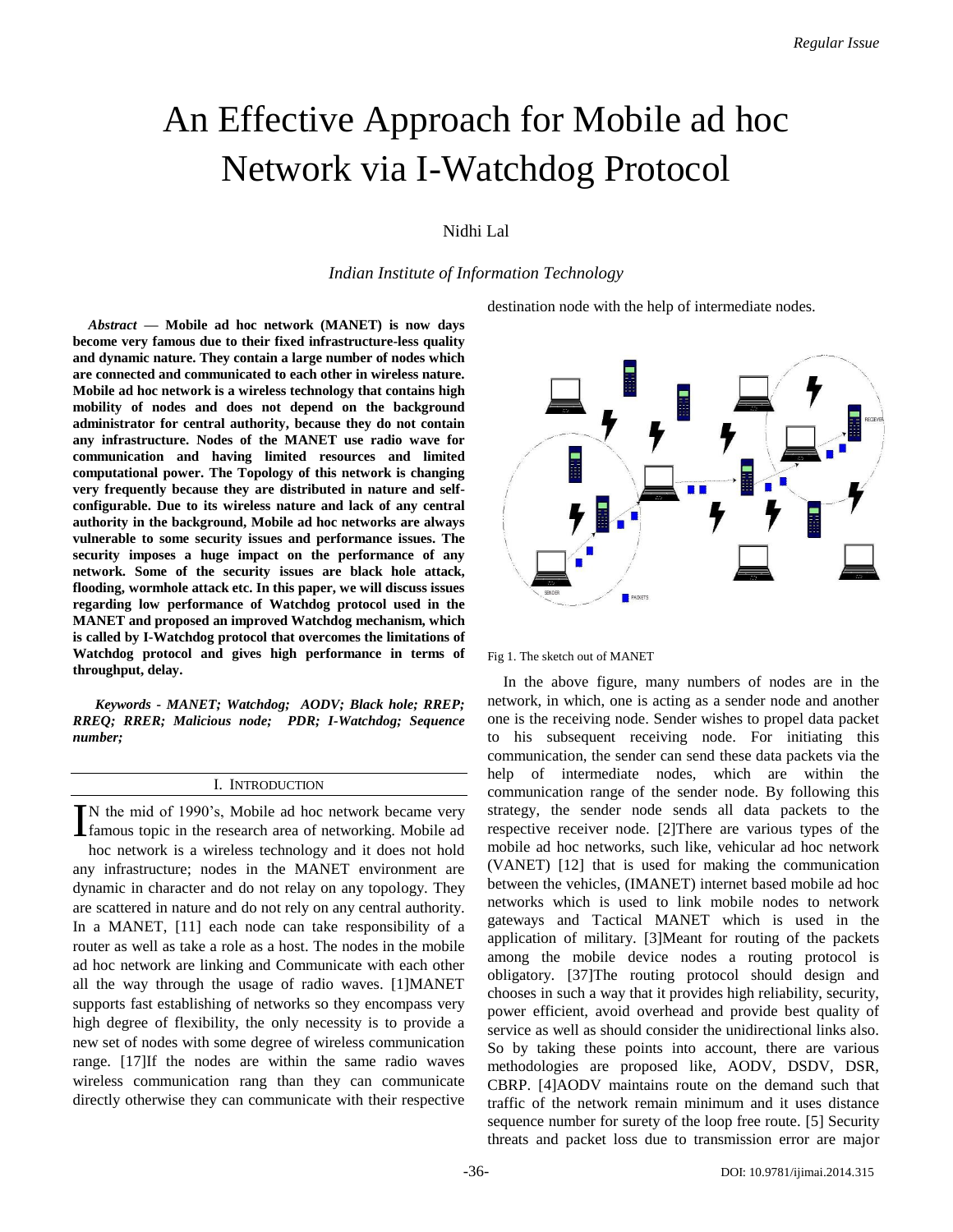challenges of the MANET. [18]Destination-Sequenced Distance-Vector Routing (DSDV) maintains a table for routing and follows the concept of bellman-ford algorithm, it is basically used to prevent the network from the formation of a loop. DSDV make sure that the network does not restrain any cycle or loop. DSDV has certain disadvantages like it is not power saving and does not worth for networks which are highly dynamic. [19]Dynamic Source Routing (DSR) is a source routing protocol which is similar to AODV but it does not contain latest updated information regarding the network therefore it leads to inconsistency in the routing tables. [20]A cluster-based routing protocol (CBRP) is a routing protocol in which, nodes of a network make a group and that group is called a cluster, after forming this cluster they uses a clustering algorithm to determine the cluster head among the nodes in that group. [30-32]A Mobile Location Aware Information System is also proposed for control of the presence of a nonintrusive by use of technologies which are based on the global positional system (GPS) and light weight indoor location system. [33-35]This technology can be used universally and applies very minimum cost. [5]Due to the decentralized environment of the MANET, they are constantly susceptible to black hole attack and the recital of the AODV routing protocol decrease. To triumph over this dilemma, Watchdog protocol with AODV is commenced which builds recognition of malicious nodes.

Watchdog protocol uses local information of the next hop node and overhears it. If it gets that it spending time of the packet is exceeded above the predefined threshold then it marks that node as malicious, this way Watchdog protocol detects malicious node in the network. [6, 10]Watchdog protocol has some disadvantages that it does not find link transmission error due to congestion in the network as well as it does not support high mobility of large number of nodes in the network and give a wrong report about the malicious node which eventually decreases the system throughput and performance. [7]Mobile ad hoc networks are more vulnerable to transmission errors than fixed wired network because of their wireless nature, environmental conditions, network congestion etc. In this paper, an improved Watchdog mechanism is presented which identifies the malicious node in the network as well as spots the network congestion. We give the name of this improved Watchdog protocol as I-Watchdog protocol. The proposed work is implemented in ns2-simulator and gives very high performance in terms of throughput, packet delivery ratio and end-to-end delay. Section-2 will describe the AODV protocol, Section-3 will introduce about some variety of security attacks, Section-4 describes the activity of black hole attack in the network, Section-5 will describe Watchdog protocol, Section-6 will introduce about proposed improved Watchdog protocol (I-Watchdog protocol) and section-7 is containing simulation parameters and Section-8 will contain comparison, results of Watchdog protocol and proposed improved Watchdog protocol.

# II.AODV PROTOCOL

MANET applies Ad hoc On Demand Distance Vector (AODV) routing protocol for transmitting the packet from the source towards their particular target node. [8]AODV each point in time determine route when network wishes it. AODV bring into play route request message (RREQ) for creation the route request from source to target which enclose the distance sequence number. This communication is basically does neighbor discovery and it is broadcasting in nature. If the intermediary neighboring node have a path to the resultant destination, then it propels the route reply message (RREP) reverse to the source. If the intermediary adjacent nodes have no path to the destination then it generates reverse route entry towards the source and broadcast RREQ message to its neighbors. This course of action will be on recurrence until the destination route is not set up. Just the once the route is found to the target node then the RREP message is unicast from the current node to the source node and this RREP message include destination sequence number and hope count. Later than receiving the RREP message, source node brings up to date its routing table only in the provision when coming destination sequence number is bigger than the prior. Upon receiving on the several RREP, source opt for greater sequence number with smallest hop count and renew its routing table information. [22]In the AODV routing protocol, each adjacent node in the network background maintains track information about the status of the link by keeping an eye on the link and when there is found the splintering in link of the route then the RERR message is promoted by this node which detects the link breakage, to all the nodes in the network to broadcast this link status information. Figure 2 demonstrates the appearance of AODV routing protocol. Here, node marked by S represents a source node and node marked by D work as destination node.



Fig: 2. AODV routing protocol method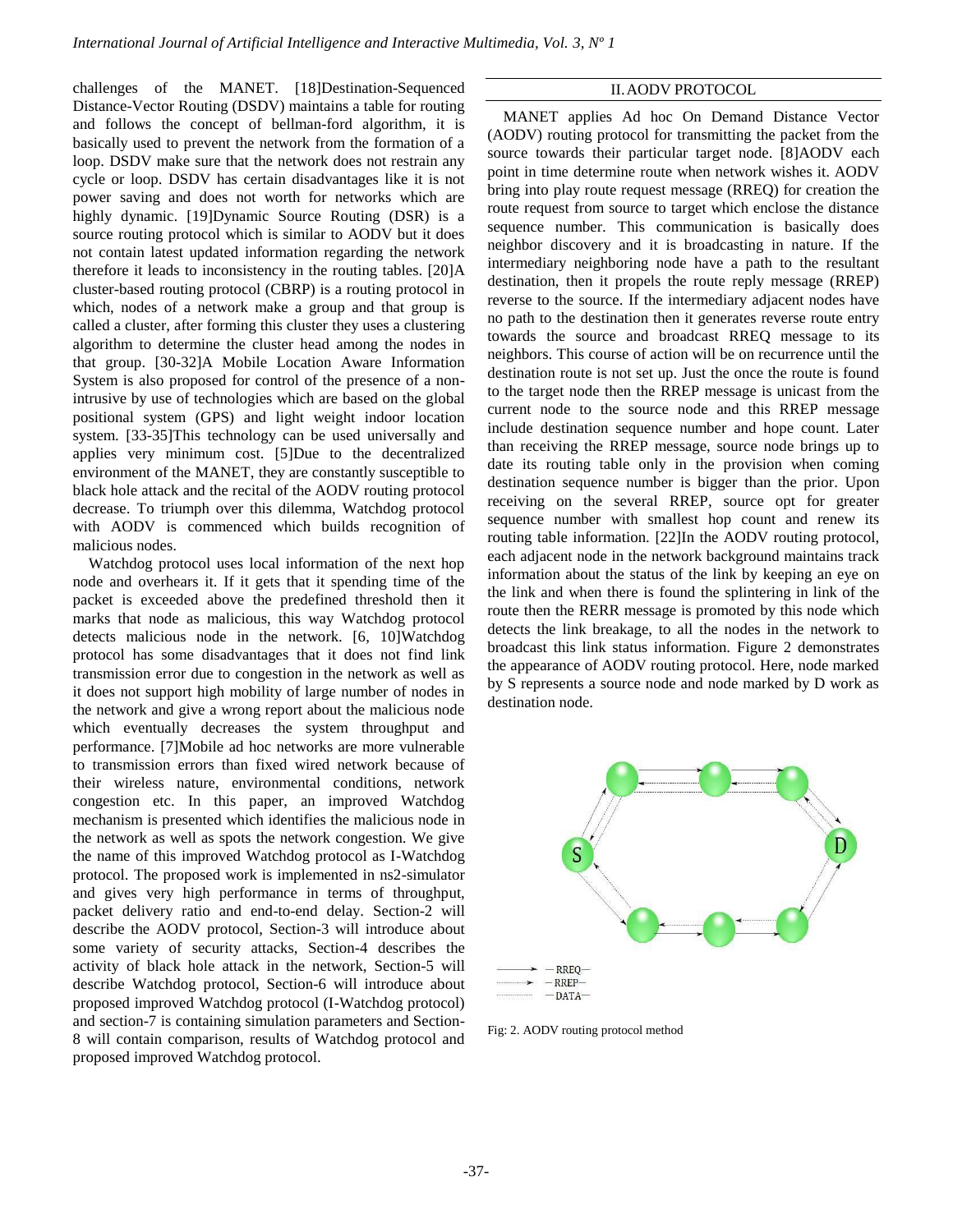# III. VARIETY OF SECURITY ATTACKS

There is a range of attacks probable in MANET. [31] Because of the absence of any central authority and dynamic and distributed nature, mobile- ad hoc network environment can have a lot of security breaches and problems. Security does direct impact on the performance of the network because when the network is more secure then always there is a high possibility of successful transmission of packet from the sender to respective receiver. This will directly lead to high throughput and minimizes the end-to-end delay. But due to MANET is wireless in nature, there is always the possibility of attacks on the network. [21]A few of the security attacks are characterized below:

- BLACK HOLE ATTACK: In this attack, every packet which is sent out from the source towards the relevant target node, is dropping by black hole node. This attack is illustrated in detail in the section- IV
- PARTITION OF THE NETWORK: In this attack, a path is always present from the sender node to the respective receiver node, but nodes cannot communicate with each other.
- DENIAL OF SERVICE: In this attack, there is constraint on the nodes of a network for conveyance the packet as well as in receipt of the packet.
- SLEEP DEPRIVATION: [28, 36] In this attack, the nodes are forced to be sleeping, means to force for use its battery power.
- INFORMATION THEFT: [36] In this attack, the whole information which is reside inside the packet is read by unauthorized entity.
- INTRUSION: [36] In this attack, an unapproved person can have right to use services and those services are constrained to that entity.
- TAMPERING: [36] In this attack, Data is modified by an unauthorized entity.
- WORM HOLE ATTACK: [37] In this attack, basically the attacker node compromised with any host in the network and record the packet at one point of location and after tunneling to another location it again sends back to the network.

# IV. BLACK HOLE ATTACK

MANET does not encompass any central authority and there is a lack of infrastructure so that is defenseless to black hole attack. The black hole attack is an attack on a network who hurriedly dwindle network performance by dropping the packets. [16]When a black hole node (malicious node) present in the network, it always advertises itself with the highest sequence number and minimum hop count. [23]Black hole node always tries to attract and capture the attention of the source node by ensuring them that it has the shortest path towards the destination node. The black hole attack is very dangerous in the network environment and it leads to the system to a denial of service (DOS) attack. When it obtains RREQ from the source node, it instantaneously propels RREP

respond to the source enclose very large sequence number and lowest hop count. This is the nature of the black hole node that it tries to get attention in the network from source point of view, [17] that's why it advertises itself with very high sequence numbers. Upon receiving such RREP from this black hole node, source node thinks that it has valid fresh route to the destination because it have a high sequence number with minimum hope count and starts forwarding of data packets towards this black hole node. Upon receiving data packets, the black hole node drops all data packets and system performance degrades rapidly. Figure 3 shows the activity of black hole attack, in this figure red circles is used for denoting malicious node and green circle to represent valid nodes.



Fig: 3. The course of action of black hole attack

On top of figure, source node S launch RREQ to its neighbor node. The malicious node does not further send RREQ to its neighborhood node and propel RREP to source node S with high sequence number and least hope count. After getting such RREP, the source node sends data to this malicious node and malicious node drop all packets and system is in beneath the black hole attack.

## V.WATCHDOG PROTOCOL

To avoid the problem and detection of this black hole attack, [9] Watchdog protocol is introduce. In this protocol, every node is work as an observer to watch the working of its next hope neighborhood node. It collects transmission information of this node and observes that node correctly forward to its next hope neighborhood node along with the correct destination route. [13]This protocol measures the sending time of the next hope node. If the sending time of the next hop neighbor is greater than the packet storing time and exceeds above some defined threshold of the network, then Watchdog knows that system is under black hole attack and it immediately mark this node as a malicious node. The Watchdog protocol announces the existence of the malicious node in the network by generating the alerts. The benefit of the Watchdog protocol is that, they make use of only local information and are proficient to spot the malicious node.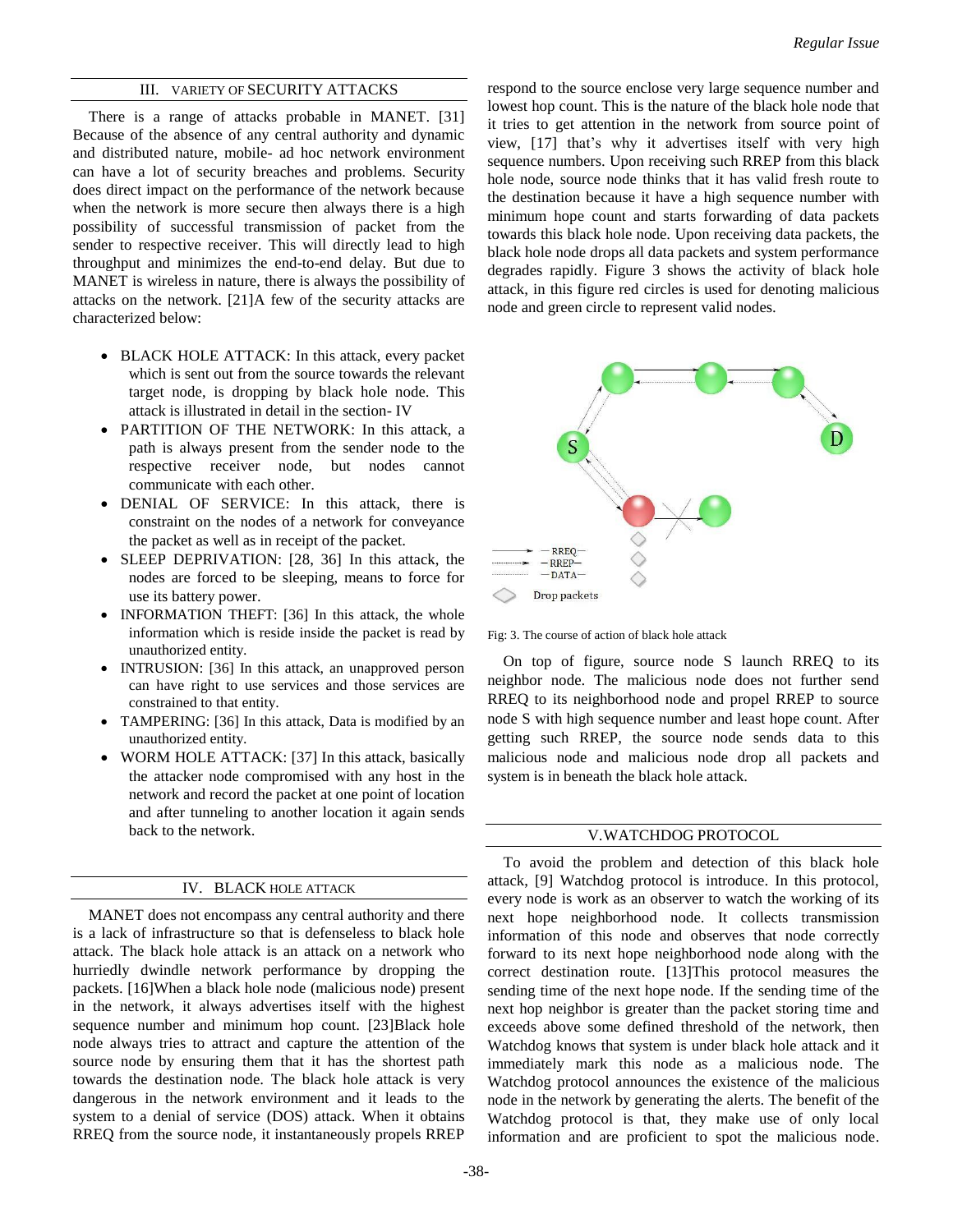They can resolve the predicament of black hole attack which demonstrate the way to denial of service attack (DOS) in MANET network. [14]Watchdog protocol act as a very good intrusion detection system mechanism in the network. However, [15] there are certain disadvantages regarding to this protocol such that it decreases the network performance in terms of throughput, it does not support mobility with high number of nodes, and it doesn't detect the actual reason of the packet loss. To overcome these disadvantages of this Watchdog protocol, the improved Watchdog mechanism is proposed which perfectly distinguishes the packet loss due to congestion or due to the presence of a malicious node in the network. Our improved Watchdog protocol also supports a high degree of the mobility and enhances the performance.

## VI. PROPOSED WORK

In this paper, the improved Watchdog protocol is proposed with some modifications to overcome the problem related to the early Watchdog protocol. This improved Watchdog protocol is very efficient to detect the actual reason for the packet loss. Because MANET is a wireless technology, mobile node devices of the MANET are independent to move anywhere so the mobility is very high and Watchdog protocol does not support a high degree of mobility but our I-Watchdog protocol supports a very large number of nodes with a high degree of mobility. Also, due to the wireless nature of the mobile ad hoc networks, they are more vulnerable to congestion and Watchdog protocol does not detect the network congestion and link error of transmission. It just observes that whenever the sending time of packet greater than the packet storing time, it sends alert in the system and marks the node as malicious. Watchdog protocol does not find the actual cause of packet loss and this leads to low throughput and system performance degrades. But proposed I-Watchdog protocol does not take a decision about the node very easily, because the packet loss also happens due to network congestion, it implements some modifications to the existing protocol. I-Watchdog protocol gives good results in throughput, packet delivery ratio and end-to-end delay as compared to Watchdog protocol. In the below figure shows the algorithm that we will use in the implementation of our I-Watchdog protocol.

# ALGORITHM OF I-WATCHDOG PROTOCOL:

- 1. If (sending time of packet > Packet storing time ) else go to step 8
- 2. Calculate  $d =$  sequence no of suspected node sequence no of current node
- 3. If d is very large and within the range of suspected node's sequence number then go to step 4 else go to stop 7.
- 4. Then calculate % packet loss of suspected node to be malicious
- 5. If (% of packet loss > threshold of % packet loss)
- 6. Then Mark the suspected node as malicious
- 7. Else call local repair of link function
- 8. stop

In the above algorithm, Watchdog observes the next hope node activity. Whenever it detects that node's sending time exceeds the packet storing time then it does not directly mark node as malicious, it further checks for the sequence number. It calculates the difference which is denoted by d in the above algorithm, between the sequence number of suspected nodes and the sequence number of itself. If this difference d is very close to the suspected sequence number and it is very far from the sequence number by itself then it checks for the packet loss of percentage. For example, consider the below 2 cases:

CASE 1:



Fig 4. CASE 1

From the above figure 4, suppose node 1 act as a Watchdog and observes the next hop node that is node 2 and node 2 is suspected to be malicious because its sending time is exceeded over packet storing time. Then node 1 calculates difference d. Suppose node 2 is a malicious node so it contain a very large sequence number for example the sequence number of node 2 is 23451234 and sequence number of node 1 is 150 then difference d is evaluated to be  $d = (23451234-150)$  $=$  >23451084, which is very close to the sequence number of node2 (suspected malicious nodes) and very far from node 1. After calculating this value of d, to ensure the suspected node is malicious it checks for the percentage of packet loss. If this percentage of packet loss has exceeded the predefined threshold value of percentage of packet loss then I-Watchdog protocol mark this node as malicious and send alert in the network about the malicious node. If suspected malicious node's percentage of packet loss is less than the threshold value than it does local repair link because it indicates that packet loss is due to the network congestion, transmission errors and the suspected malicious node is not malicious.

 $\bullet$  CASE 2:

In case 2, when difference d is not close to the suspected malicious node as well as node which act as Watchdog, then there is a confirmation that node is not malicious and sending time exceeds the threshold due to transmission errors and congestion so local repair of link function is called. For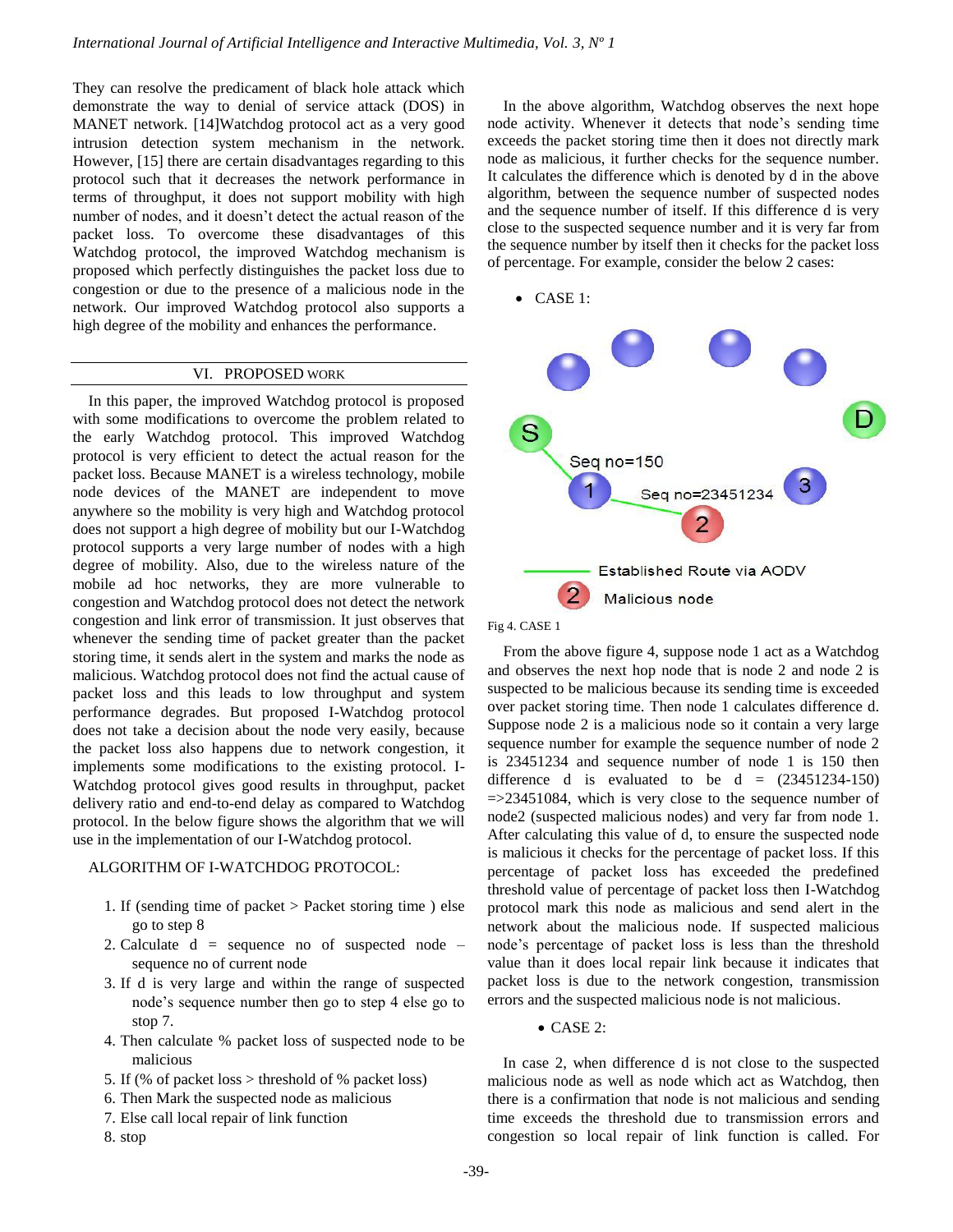example node 1 sequence number is 150 and sequence numbers of suspected malicious nodes is 170 then the differences will be  $d = (170-150) \Rightarrow 20$ , which is not close to 170 as well as 150. In this case, local repair of link function can be directly called. This algorithm of the I-Watchdog protocol gives better performance and high throughput.



#### Fig 5. CASE 2

In case 2, when difference d is not close to the suspected malicious node as well as node which act as Watchdog, then there is a confirmation that node is not malicious and sending time exceeds the threshold due to transmission errors and congestion so local repair of link function is called. For example node 1 sequence number is 150 and sequence numbers of suspected malicious nodes is 170 then the differences will be  $d = (170-150) = 20$ , which is not close to 170 as well as 150. In this case, local repair of link function can be directly called. This algorithm of the I-Watchdog protocol gives better performance and high throughput.

Now for better understanding of implemented I-Watchdog protocol algorithm following figure shows a flowchart. This flowchart well describes about the mechanism of the improved watchdog protocol. It first calculates the difference d and then check this d is close to the suspected malicious sequence number or not. If it is in the range, then again check for the percentage of packet loss. If it is greater than the predefined threshold then it provides surety that the node is malicious. If d is not within the range of malicious node sequence number then it indicated that sending time exceeds the packet storing time due to the presence of congestion in the network and local repair of link function is directly called.

# VII. SIMULATION

I-Watchdog protocol is implemented in network simulator (NS-2) in Ubuntu platform. In this paper, we are comparing the performance of I-Watchdog protocol with existing Watchdog protocol in terms of throughput, packet delivery ratio and end-to-end delay. The simulation parameters are

shown in table 1 which we will use in the simulation of Watchdog protocol and I-Watchdog protocol.



Fig 6. Flowchart of I-Watchdog protocol algorithm.

# VIII.RESULTS AND COMPARISION

 In this paper, I-Watchdog protocol implemented as an improved Watchdog protocol for mobile ad hoc networks. I-Watchdog protocol gives better results in terms of throughput, packet delivery ratio and end-to-end delay. Further, we will equate the performance of both the protocols by in terms of these attribute by plotting the X-graph in NS-2.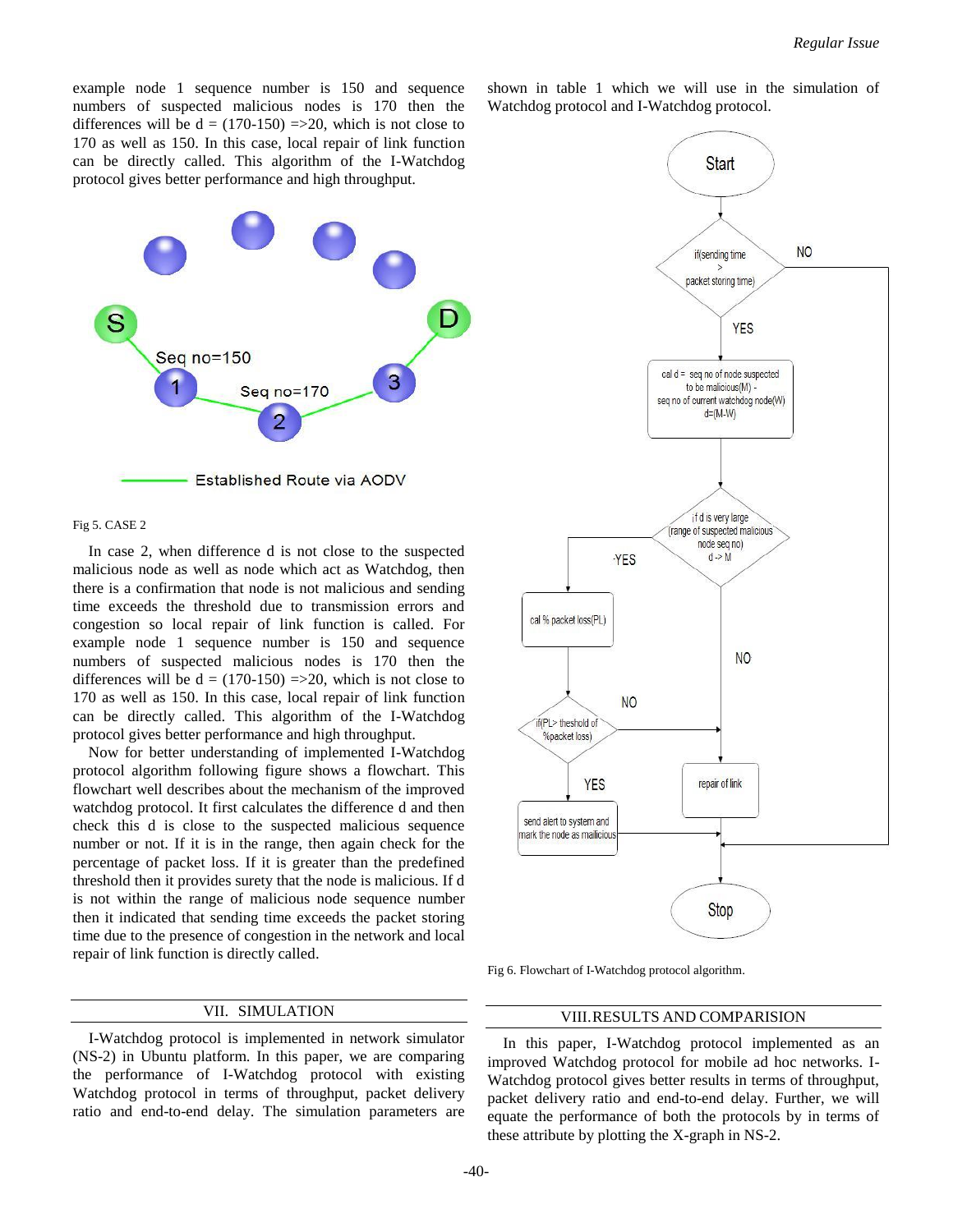| Sr no.         | Parameter                      | Value                                 |
|----------------|--------------------------------|---------------------------------------|
| 1              | Simulator                      | $NS-2$                                |
| $\overline{2}$ | Channel type                   | Channel/Wireless<br>channel           |
| 3              | Radio Propagation<br>Model     | Propagation/Two<br>ray<br>ground wave |
| 4              | Network interface type         | Phy/WirelessPhy                       |
| 6              | MAC Type                       | Mac /802.11                           |
| 7              | Interface queue Type           | Queue/Drop Tail                       |
| 8              | Routing<br>procedure(protocol) | <b>AODV</b>                           |
| 9              | Antenna                        | Antenna/Omni<br>Antenna               |
| 10             | Type of traffic                | <b>CBR</b>                            |
| 11             | Area (M <sup>*</sup> M)        | $500 * 500$                           |
| 12             | <b>Simulation Time</b>         | $250 \text{ sec}$                     |
| 13             | No of Nodes                    | 50                                    |

TABLE I SIMULATION PARAMETERS FOR WATCHDOG

# A.*THROUGHPUT*

The principal performance is measured in the relations of the throughput. Throughput is represented in bits per second (bps) and it is the number of packets which is received in per unit of time. Figure 7 represents the throughput of the Watchdog protocol.



Fig 7. Throughput of the Watchdog protocol

In the above figure, shows graph of the throughput corresponding Watchdog with AODV protocol. The figure represents the average throughput of the system using Watchdog protocol is 293.50 Kbps.



Fig 8. Throughput of I-Watchdog protocol with AODV

In the above figure, the graph for the throughput of I-Watchdog protocol is shown. It is clear from the graph is, the average throughput calculated for me-Watchdog protocol is very high and comes out to be 680.12 kbps, which is very high as compared to the existing Watchdog protocol.

# B. *PACKET DELIVERY RATIO/FRACTION*

Packet delivery ratio (PDR) is the portion with reference to the data Packets received by the target node to folks propel by the source node. This evaluates the ability of the protocol performance and its efficiency.



Fig 9. Packet delivery ratio of Watchdog protocol

It is shown from the above figure that the PDR of the system which uses the Watchdog protocol is less. The difference between the sending and receiving packet is 74441 means that 74441 packets are not received by the destination so that we can say the 74441 packets are dropped.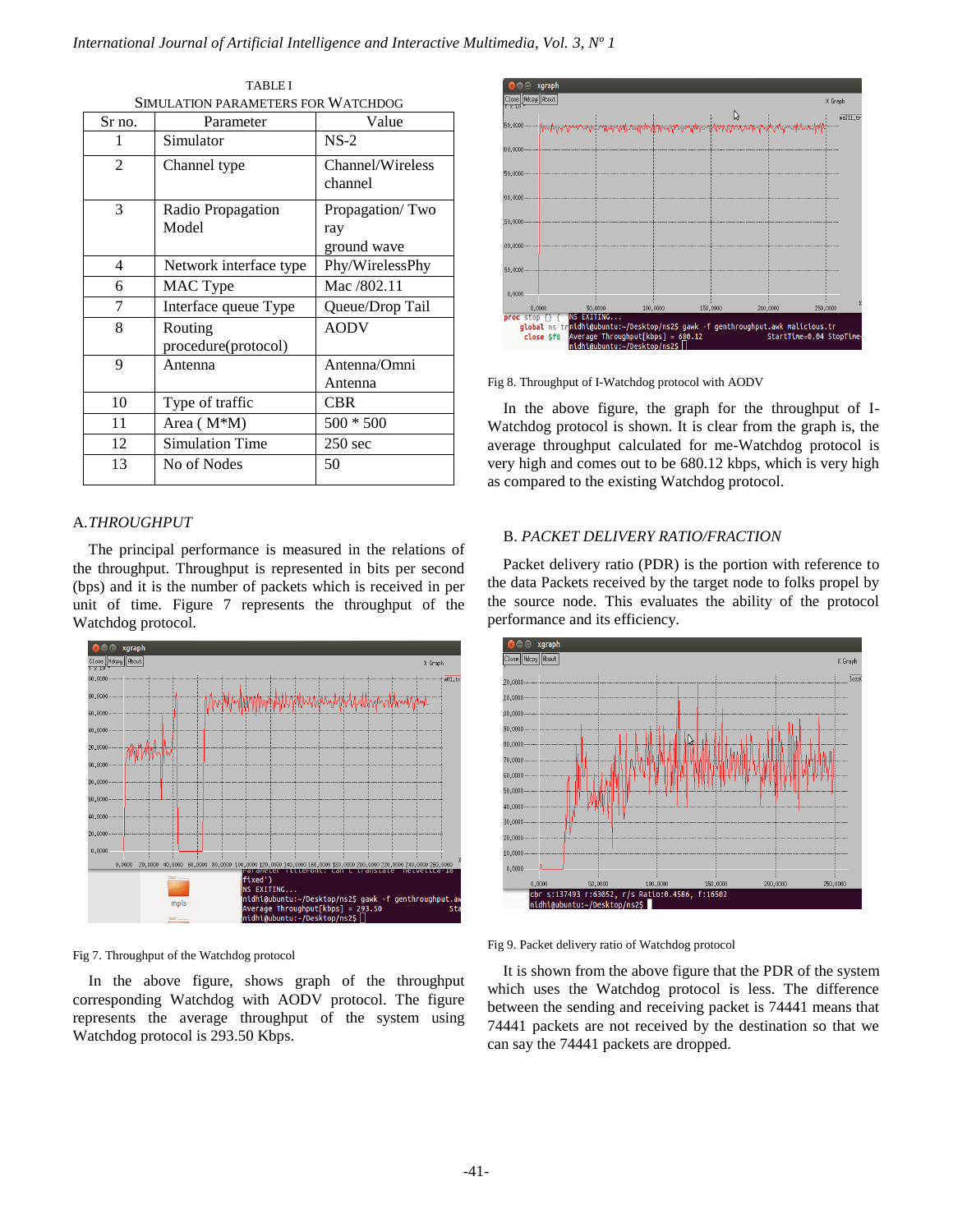

Fig 10. Packet delivery ratio of the system within Watchdog protocol

The figure shows clearly that the numbers of dropped packets are very few. The difference between the number of sending packets and the number of receiving packets is about 25, which is very less as compared to the Watchdog protocol. So that it is clear that the I-Watchdog protocol gives better results and performance than the existing Watchdog protocol.

# C: *END-TO-END DELAY*

End to end delay is the quantity of the time which is occupied to sending packets from source to their respective destination to receive those packets. More delay can lead to low performance of the MANET and low delay is the indication of high efficiency and speed of the network.



Fig 11. End-to-end delay of the network with Watchdog protocol

The above figure shows end-to-end delay of the network, and it is clear from the graph that it comes out to be about 80 ms which is very high and can highly degrade the system performance. It is fundamentally the total time, which is occupied by the network to send the all packets from source to destination. Here the delay is 80 ms represent the total time is 80ms to send packets from the source node to the destination mobile node in the MANET.



Fig 12. End-to end delay of the system using I-Watchdog protocol

The above figure shows graph of the end–to-end delay of the network which is time to sending the packets from source mobile node to the destination mobile node. The end-to-end delay is about 30ms which is represented by the above Xgraph which is very low as compare to the existing Watchdog protocol. So that we can come into the conclusion that proposed I-Watchdog protocol [24-27] requires very less time to send packets from source to destination, it also drops very few packets because of PDR is high for I-Watchdog protocol as compared to existing Watchdog protocol as well as it gives very high throughput which enhances the system performance.

# IX. CONCLUSION

MANET is a wireless ad hoc network which is infrastructure less, dynamic and distributed in nature. The attacks are the key sanctuary encounter of MANETs. However I-Watchdog protocol provides a way that can enhance the system performance and detects the congestion, transmission error, link error in the network. It gives high performance and supports a very high number of nodes and provides minimum delay with enhanced throughput. I-Watchdog protocol overcomes the limitation of the previous Watchdog protocol, results less number of dropped packets, high throughput and minimum delay. It can easily detect that the delay and packet drop event is occurring due to transmission error or any attack in the network. If it is due to attack, then an alert is generated by Watchdog node and broadcast information regarding malicious node in the entire network. If it is due to any transmission error then local repair of link function is called. I-Watchdog protocol supports very high degree of the mobility and also supports the dynamic and distributed nature of the MANET. The future work will be on the prevention of the packets from being alternation by the malicious node in the network, in such a way the main focus will be on the integrity and confidentiality of the contents inside the packet. For further enhancing security and efficiency, we provide some authentication techniques and repairing of link methods such that reliable delivery of packets from source to destination will take place.